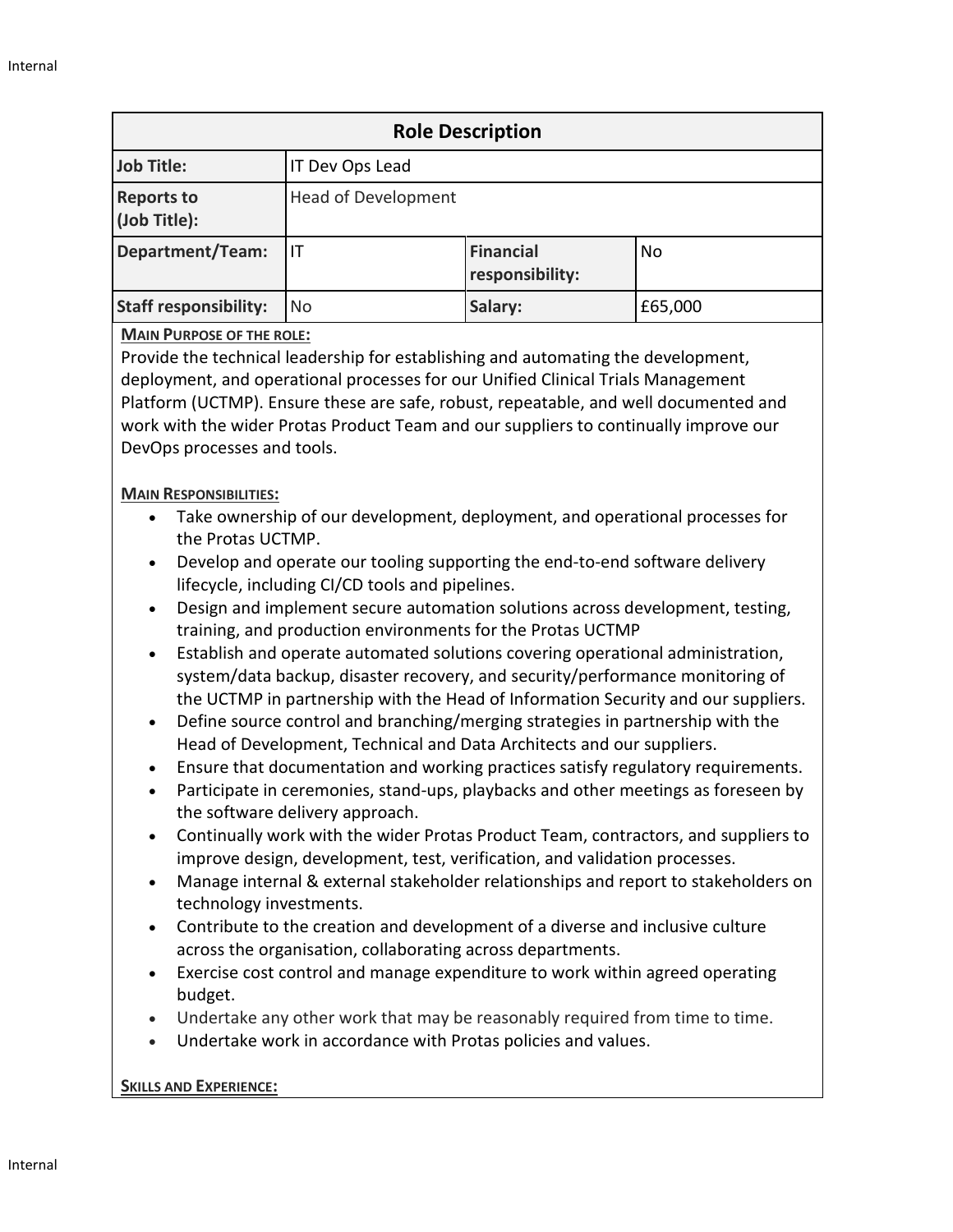- 1. Experience in establishing DevOps processes including operational monitoring supporting an agile development process and continuous deployment, preferably within a regulated environment such as healthcare, pharma, or financial services.
- 2. Experience of working as a DevOps Lead or DevOps Engineer in a cloud only environment, establishing DevOps toolchains supporting an agile delivery process.
- 3. Experience in establishing operational monitoring and management processes including for backup, disaster recovery and performance and security monitoring.
- 4. Configuration and administration experience with tools such as for example Azure or AWS DevOps services, Jira, Bitbucket, GitLab, Jenkis, Docker, Nagios, Splunk, Ansible, Terraform, CloudFormation and with cloud platforms such as Azure, AWS, GCP or Salesforce.
- 5. Proficient in scripting languages.
- 6. Good understanding of secure coding and testing concepts and vulnerability management.
- 7. Experience working with agile, scrum or lean, iterative methodologies.
- 8. Experience working with third-party and geographically distributed development teams.
- 9. Proficient in using Microsoft Office applications, including Microsoft Visio.

# **PERSONAL SPECIFICATION:**

- 10. Passionate mission led individual who shares the values of Protas.
- 11. Able to take an audience-led and outcome-focused approach with a proven capacity to think innovatively and creatively, and a willingness to experiment with new approaches.
- 12. Excellent interpersonal, communication, and influencing skills. Able to build and maintain productive relationships with internal and supplier technology teams and gain buy-in for ideas.
- 13. Self-aware, learns from past experiences with a commitment to own personal and professional development.
- 14. Able to work methodically, taking a systematic and analytical approach, with good attention to detail and good documentation skills.
- 15. Able to explain complex topics in simple terms.
- 16. Strong analytical and problem-solving skills.
- 17. Able to work hands-on, with direct experience establishing a DevOps capability, putting in place practices, processes, and documentation, and evolving them within a growing organisation.

# **DIVERSITY & INCLUSION**

Protas is committed to becoming a diverse and inclusive organisation, where a person's identity and culture is valued and respected. We want to create a working environment where everyone has the opportunity to reach their full potential and our people are treated fairly and with dignity and respect

We understand that people do their best work when they are able to manage their career